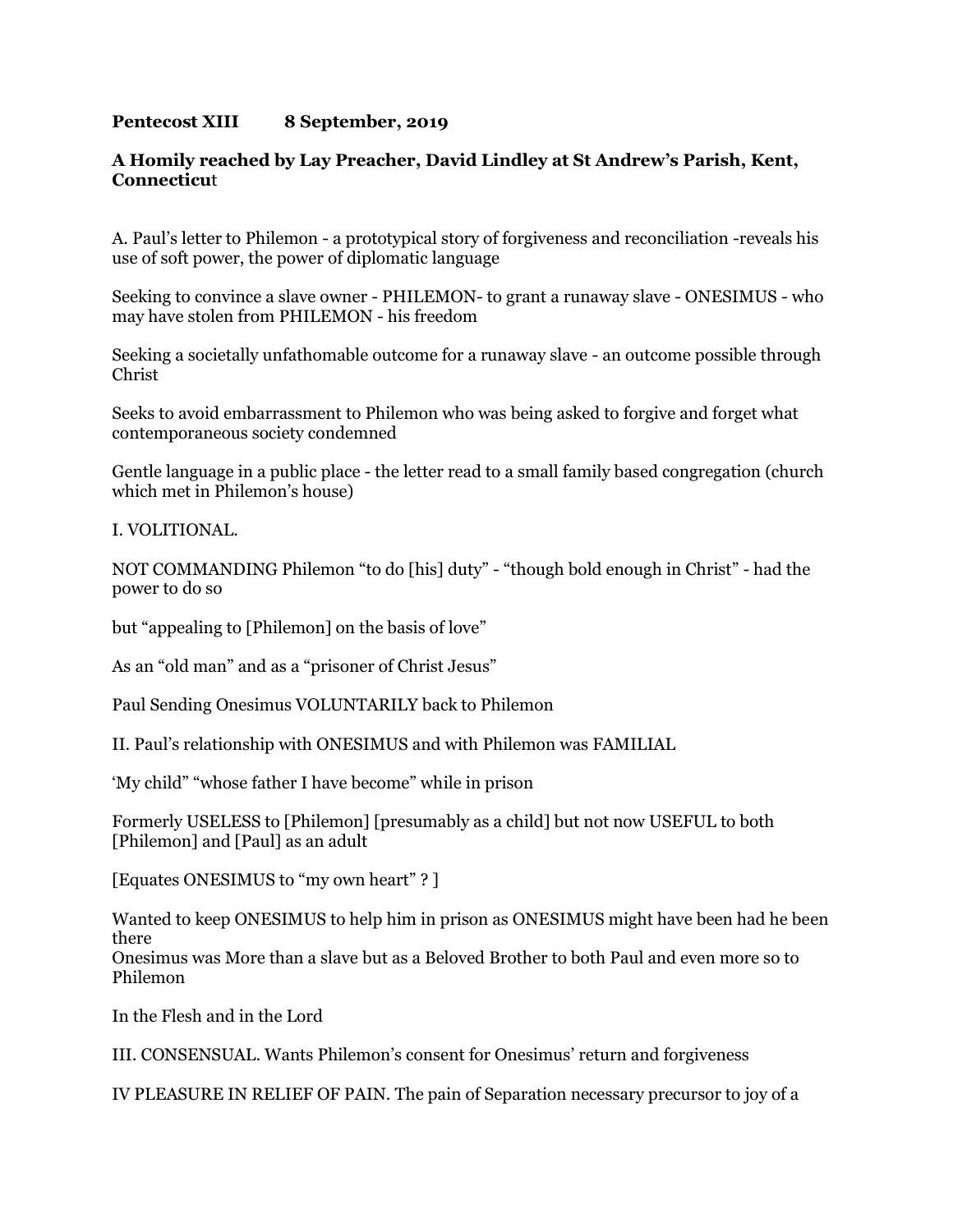return.

No longer as a slave But more than a slave as a BELOVED BROTHER

V. Paul as GUARANTOR of Onesimus' obligations to Philemon "owing me even your own soul"

If Onesimus owes anything ( presumably theft, advances to slave, costs to support a slave, manumission costs) to Philemon Paul will pay it

"Charge that to my account" "I will repay it"

Repayment promise suggests that Paul thought his imprisonment only temporary as did his request that Philemon "prepare a room"

V. Compare the tone of Paul's letter with the tone of today's Gospel from Luke

To be a disciple: "must hate" family

To be a disciple : must " carry the cross"

To be a disciple : one cannot figure out costs first - building, war

To be a disciple : one must give up all one's possessions

Nothing diplomatic in Luke's guidance as to what it takes to be a disciple. Advancing Christianity requires self-denial.

But In Denial the Gospel recognizes the importance of Family, Financial analysis and Possessions to non-disciples;

separates those who are disciples from the rest

Tone differs but similar focus

B. In summary Paul uses:

Flattery

Participation of Philemon in the outcome - his consent was solicited

Shared values and interest with Philemon

Burden sharing - Onesimus taking a burden otherwise fall on Philemon Describes as Paul's Partner by Paul

Yet Paul claimed the power to compel: three times says Philemon owes him obedience - appeal basis of love not command; to do nothing without your consent - voluntary, not forced; and